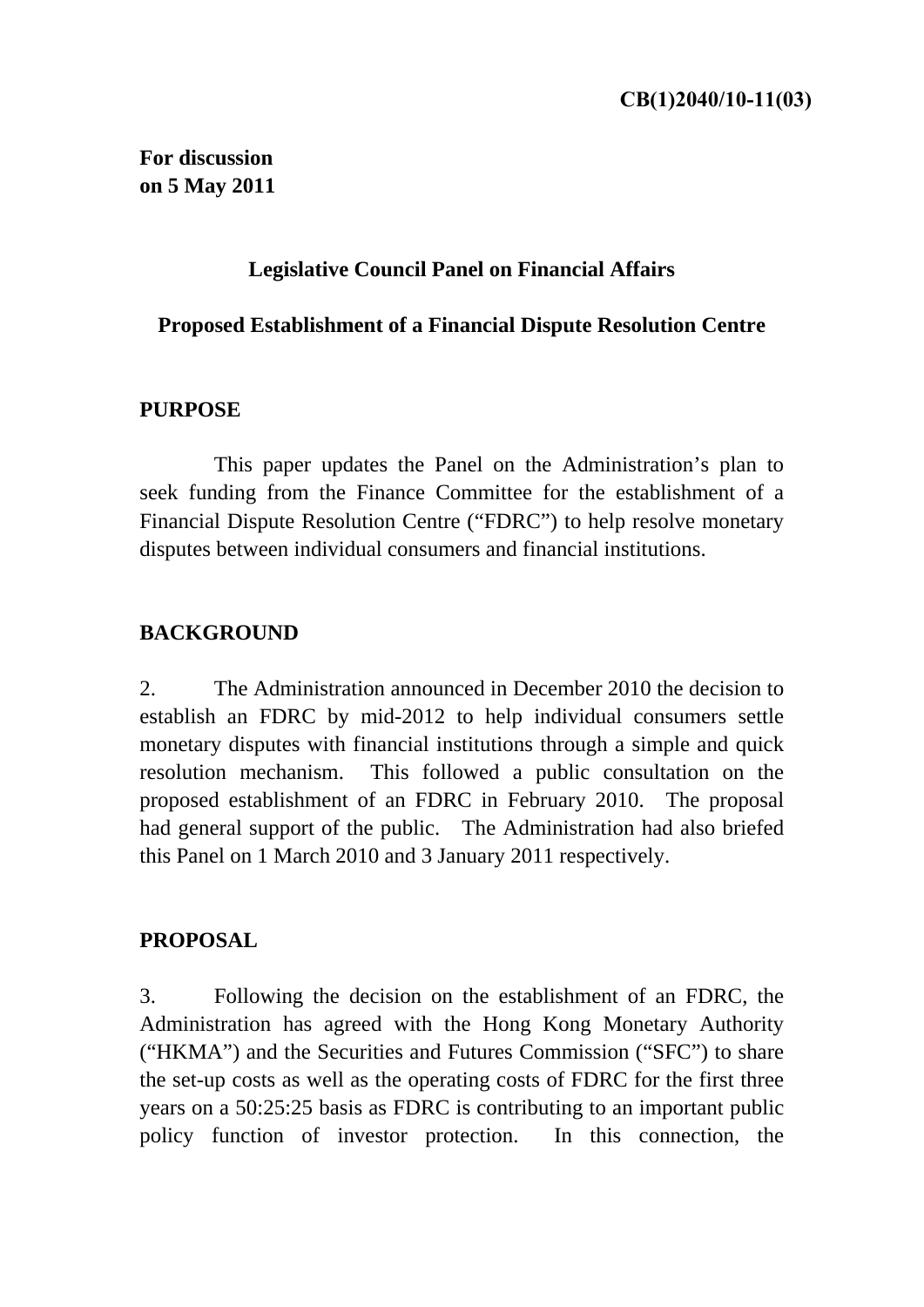Administration proposes to provide a grant of \$92 million to FDRC from 2011-12 to 2014-15. A corresponding amount will be provided by HKMA and SFC.

# *Features of FDRC*

4. FDRC is to administer a financial dispute resolution scheme by way of primarily mediation and, failing which and if the claimant so wishes, arbitration. The maximum claimable amount per case is HK\$500,000<sup>1</sup>.

5. Financial institutions regulated by HKMA/SFC will be obligated to be members of the scheme operated by FDRC. HKMA and SFC will respectively amend the licensing conditions for authorized institutions and the Code of Conduct for SFC-licensed corporations to include the requirement to abide by the FDRC procedures. Currently there are about 1 900 such financial institutions.

6. The aim of mediation is to help the parties to communicate in a rational way and encourage collaborative problem solving in order to achieve some agreed goals and reach a solution that both parties can accept. Where mediation is unsuccessful, FDRC may assist the claimant to bring the case further to arbitration if the claimant so wishes. An arbitrator agreed by both the claimant and financial institution should decide the claim. An arbitral award is final and binding on both parties.

7. The FDRC service will be offered at a fee to both claimants and financial institutions under a "pay-as-you-use" principle. The fee structure is set according to the guiding principle that consumers should on the one hand have an affordable avenue for resolving disputes, and financial institutions on the other hand should have enough incentive to resolve the disputes at an early stage.

 1 HK\$500,000 is set as the maximum claimable amount as it covers about 83% of the monetary disputes handled by the HKMA and about 80% of stock investors.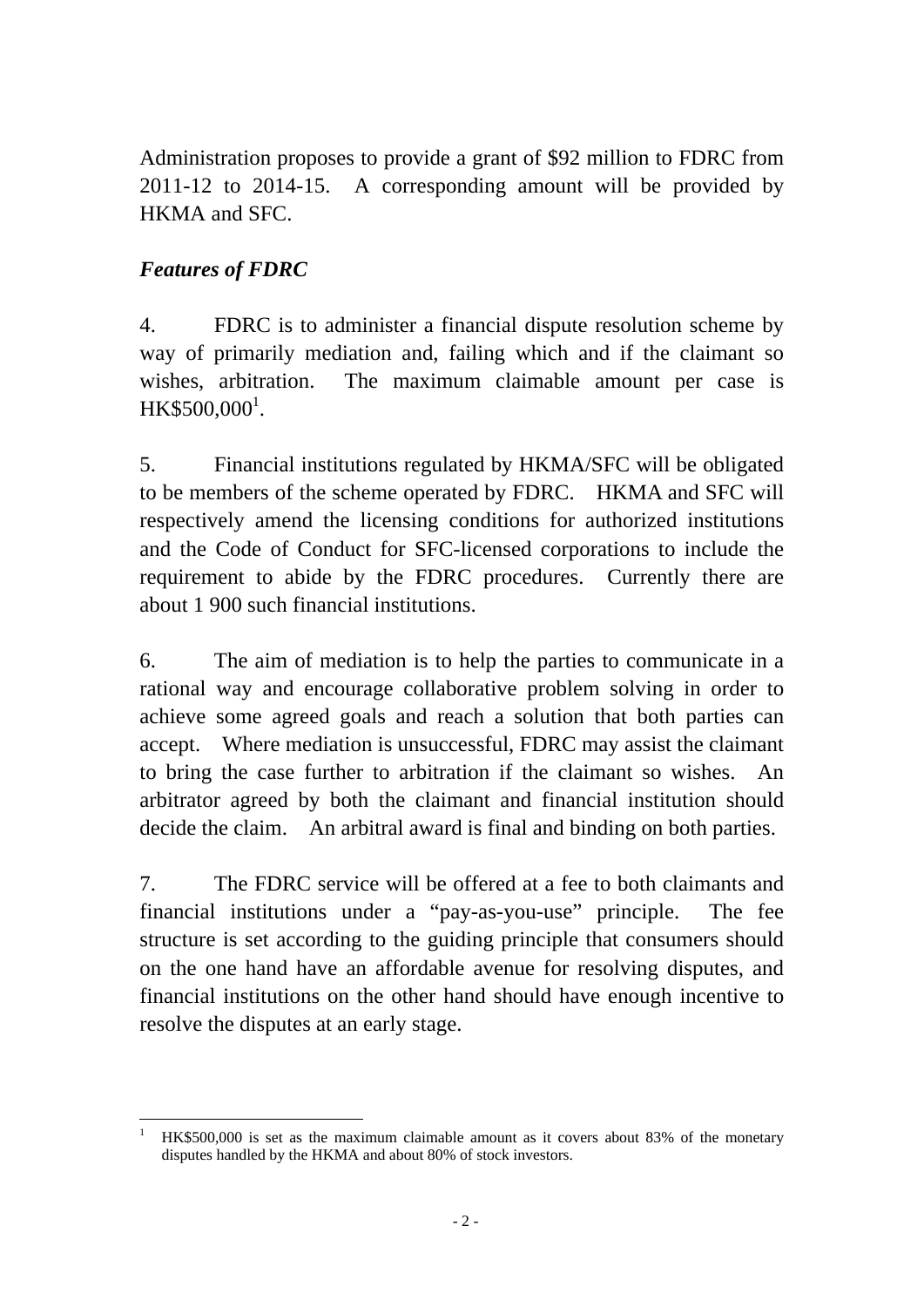8. The operation of the financial dispute resolution scheme including its coverage, the maximum claimable amount, the fee structure, etc. can be reviewed with the experience gained over time.

# *Institutional set-up of FDRC*

9. FDRC will be set up as a limited company by guarantee under the Companies Ordinance (Cap 32). It is non-profit making. The objectives of FDRC are to be clearly set out in the Memorandum and Articles of Association.

10. FDRC should operate independently while being subject to appropriate checks and balances. A Board of Directors will be appointed by the Government to oversee its operation and formulate the overall policy and strategy. The Board shall not interfere with the processes and outcomes of mediations and arbitrations.

11. The Board's membership will be broadly based and representative of the major stakeholders, with well-regarded community personalities equipped with knowledge of financial services and consumer protection.

12. The executive team of FDRC will be headed by a Chief Executive Officer with extensive experience and knowledge in the field of alternative dispute resolution. The core team will comprise about 20 professional staff including in-house mediators<sup>2</sup> who will deal with claims smaller than HK\$100,000, as well as Intake Officers who will receive claimants and decide if a case should be accepted by FDRC.

13. To keep a lean staffing structure, FDRC will not employ in-house arbitrators. Mediation of claims above HK\$100,000 and arbitration will be carried out by mediators and arbitrators coming from a roster maintained by FDRC. FDRC will regularly review its staffing

  $2$  Deploying in-house mediators has the advantage of not only lowering the costs, hence affordability for small claimants, but also facilitating FDRC to accumulate experience for the majority of cases. About 80% of the claims received by HKMA now involve an amount less than HK\$100,000.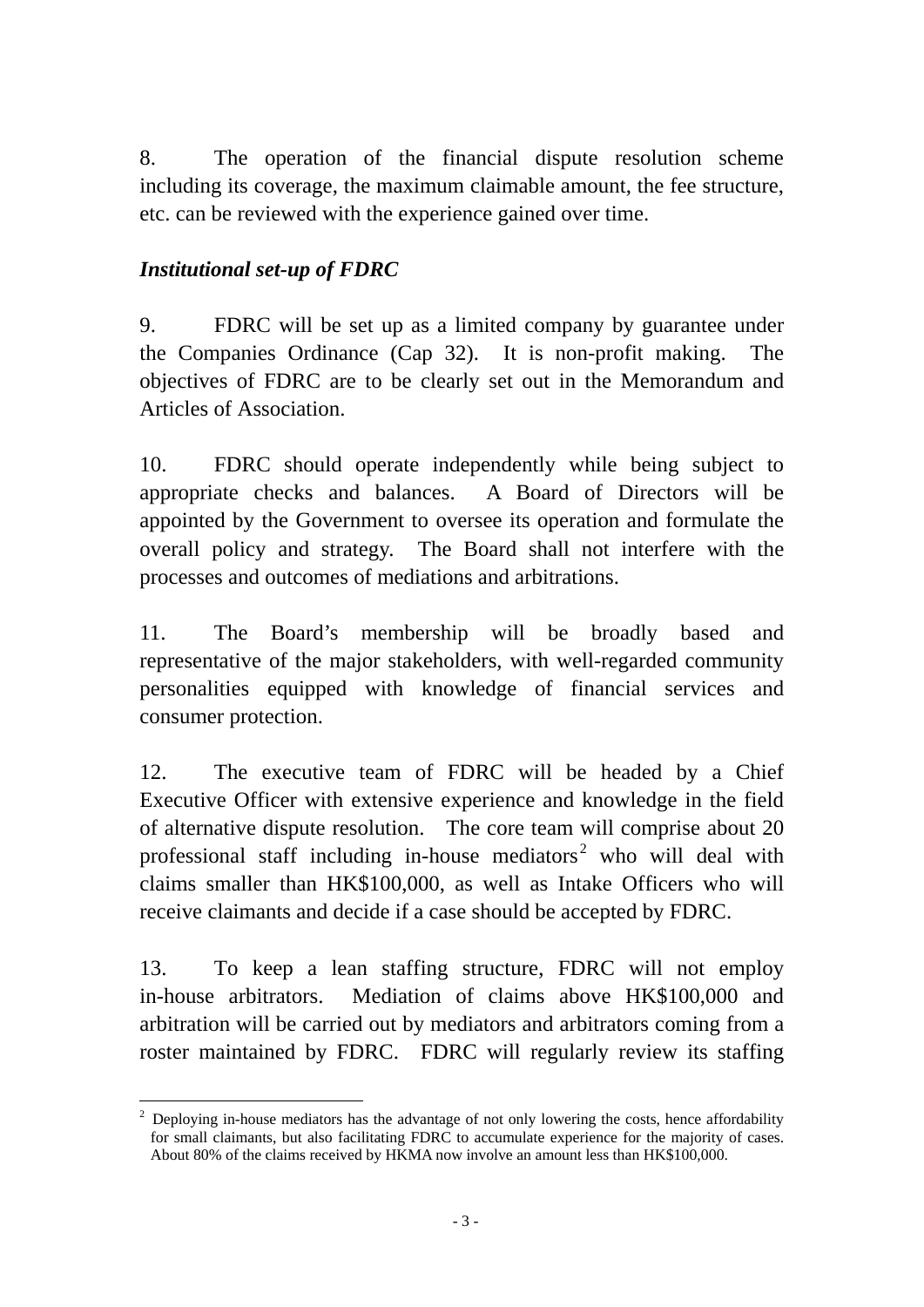structure having regard to the actual operational experience and caseload.

# *Funding arrangement of FDRC*

14. The Administration, HKMA and SFC are to fund the set-up costs as well as the operating costs for the first three calendar years from 1 January 2012 to 31 December 2014. From 1 January 2015 onwards, financial institutions shall shoulder all the operation costs. The amount to be borne by each financial institution will be contingent on the sector-specific caseload (e.g. banks, securities brokerages), share of the retail market, etc. The funding formula will be worked out by FDRC in consultation with the industry after some initial caseload has been built up.

15. Based on an estimated caseload of 2 000 a year, the annual budget of FDRC is estimated to be at about \$55 million. This covers primarily staff salaries, premises rentals, publicity and education, training to mediators and arbitrators, insurance, etc. A breakdown of major expenditure items is at Annex A. The set-up costs covering office renovation, furniture and equipment, computer and data management systems, promotion and publicity, etc. are estimated to amount to \$15 million. A breakdown of major expenditure items is at Annex B.

16. The Administration proposes to provide a total of \$15 million, i.e. one-off set-up costs of \$8 million with a three-month provision of operating costs of \$7 million, in 2011-12 for the set-up preparation and also operation of a provisional FDRC. FDRC is expected to formally come into service by mid-2012.

17. With a lean staffing structure at the outset, it is expected that the operating costs of FDRC during its initial period of operation might fall below the estimated budget. Any unused balance will be kept as a reserve fund to enable flexibility in resources deployment in case of an upsurge in caseload and allow the conduct of independent reviews of the FDRC's operations.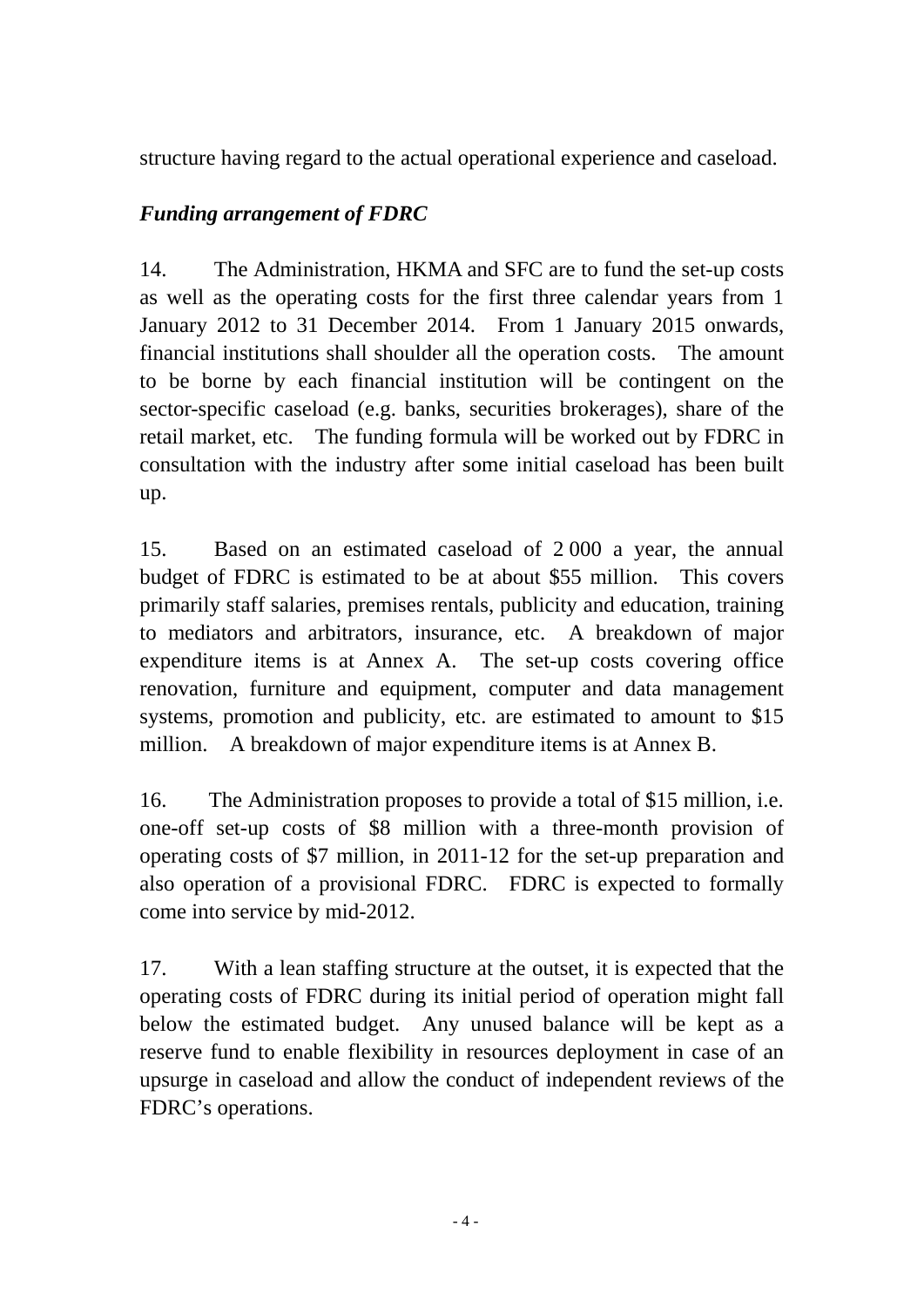18. As a statutory requirement under the Companies Ordinance (Cap 32), FDRC will have to prepare annual audited accounts. These accounts will be submitted to the Financial Services Branch for financial control purposes.

## **FINANCIAL IMPLICATIONS**

19. In view of the above funding arrangement of FDRC, the total funding that the Administration seeks is as follows –

|                | 2011-12<br><b>Smillion</b> | 2012-13<br><b><i><u>Smillion</u></i></b> | 2013-14<br><b>\$million</b> | 2014-15<br><b>\$million</b> | <b>Total</b><br><b><i><u>Smillion</u></i></b> |
|----------------|----------------------------|------------------------------------------|-----------------------------|-----------------------------|-----------------------------------------------|
| Set-up cost    | 8                          |                                          |                             |                             | 8                                             |
| Operating cost | 7                          | 28                                       | 28                          | 21                          | 84                                            |
| <b>Total</b>   | 15                         | 28                                       | 28                          | 21                          | 92                                            |

## **WAY FORWARD**

20. We plan to seek funding approval for the proposed establishment of an FDRC from the Finance Committee at its meeting on 10 June 2011.

Financial Services and the Treasury Bureau April 2011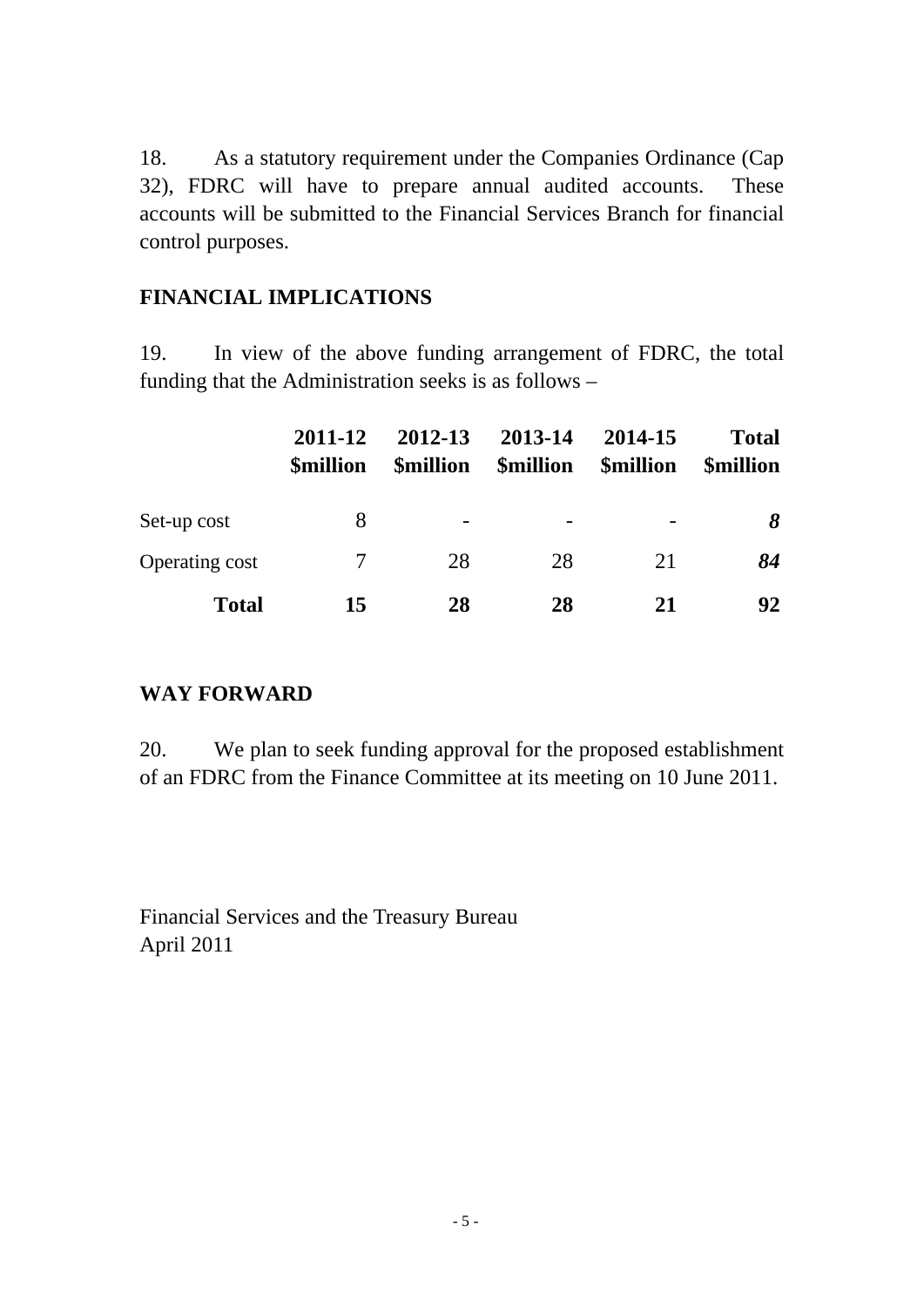| <b>Items</b>                             | <b>Explanatory</b><br><b>Notes</b> | <b>Estimated</b><br>Annual<br><b>Expenditure</b><br>$$$ million) |
|------------------------------------------|------------------------------------|------------------------------------------------------------------|
| <b>Staff costs</b>                       | A                                  | 26                                                               |
| <b>Operating costs</b>                   | B                                  | 16                                                               |
| Professional and consultancy<br>services | C                                  | 4                                                                |
| Publicity and education                  | D                                  | 3                                                                |
| Training and development                 | E                                  | 1                                                                |
| Contingency                              |                                    | 5                                                                |
| <b>Total</b>                             | 55                                 |                                                                  |

### **Establishment of a Financial Dispute Resolution Centre (FDRC) Major expenditure items in the initial years of operation**

### **Explanatory Notes**

- A. This is based on the assumption of a core team of about 20 professional staff, including the Chief Executive Officer of FDRC, in-house mediators and Intake Officers. Exact staffing requirements may vary in the light of operational needs.
- B. Operating costs include premises rentals, staff on-cost, insurance, contract and maintenance fees, and other general office expenditures, etc.
- C. Professional and consultancy services may be engaged for researches and reviews, legal advice, translation and interpretation, etc.
- D. This is to cater for the expenses for organising publicity activities, issuing publications to promote public awareness of FDRC and publishing annual reports, etc.
- E. This includes the resources for training in-house professionals as well as mediators/arbitrators on the roster maintained by FDRC.